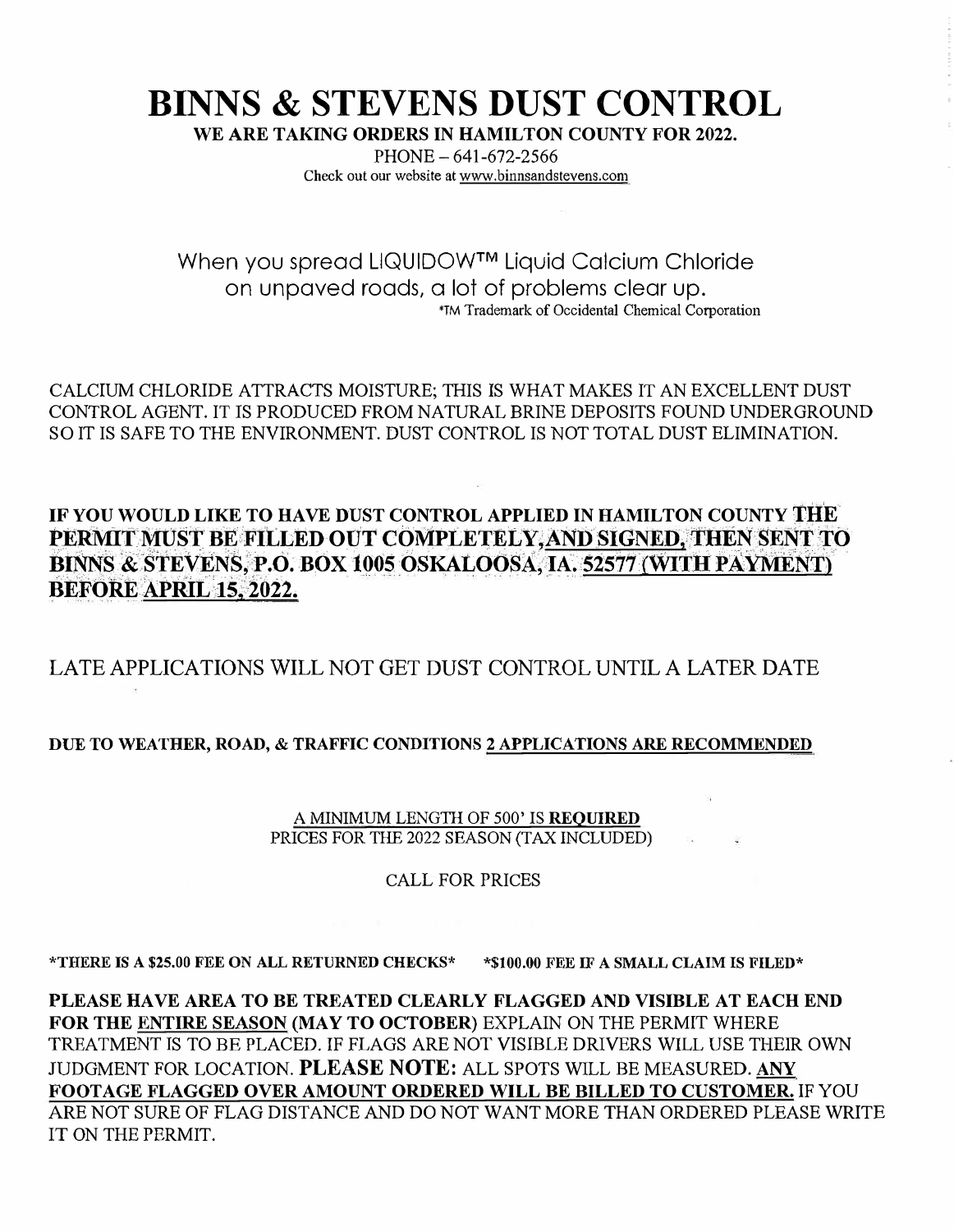## PERMIT APPLICATION FOR SURFACE APPLICATION OF DUST CONTROL MATERIAL

IN HAMILTON COUNTY, IOWA February 13, 2020

|                                                                                         | Tele. $#$ :             |
|-----------------------------------------------------------------------------------------|-------------------------|
|                                                                                         | Cell #: $\qquad \qquad$ |
| City, State, Zip:                                                                       | Fax #: $\qquad \qquad$  |
| E-Mail Address:                                                                         |                         |
| Location (Township, Section):                                                           |                         |
| Location (E-911 System):                                                                |                         |
|                                                                                         |                         |
|                                                                                         |                         |
|                                                                                         |                         |
|                                                                                         |                         |
|                                                                                         |                         |
| Contractor Name: Binns & Stevens Tele, #: 641-672-2566<br>(If different from applicant) |                         |
| Address: PO Box 1005 Cell #:                                                            |                         |
| City, State, Zip: Oskaloosa, IA 52577 Fax #: 641-672-3512                               |                         |

## PERMIT PROVISIONS

1. The contractor does agree in order to protect itself, as well as Hamilton County, to have in force a general liability insurance policy during the time of construction in the amount of at least Seven-hundred, fifty-thousand dollars (\$750,000). A Certificate of Insurance will be provided to Hamilton County prior to any construction.

2. Traffic control devices, procedures, layouts, signing, and pavement markings installed within the limits of this permit shall conform to the "Manual on Uniform Traffic Control Devices for Streets and Highways" as adopted by the DOT per 761 of the Iowa Administrative Code chapter 130.

3. Work to be performed in May and August dependent on weather conditions.

4. The applicant shall obtain the permit form directly from their preferred supplier, fill the form out completely, and submit with payment to the company they select to apply the dust control material. The contractor shall also sign the permit and submit to the **Hamilton County** Engineer for final approval and road preparation.

5. Applicants shall make arrangements with the supplier and applicator of their choosing and financing of the work shall be the sole responsibility of the applicant.

6. The only materials, which may be used on the roadway for dust control, are calcium chloride, magnesium chloride, lignin sulfonate, or sovbean oil.

7. The contractor shall inform the County Engineer at least five days prior to application so the road surface can be prepared for the dust treatment or in the event the particular road is scheduled for granular resurfacing, spot resurfacing can be applied by the County prior to the dust treatment.